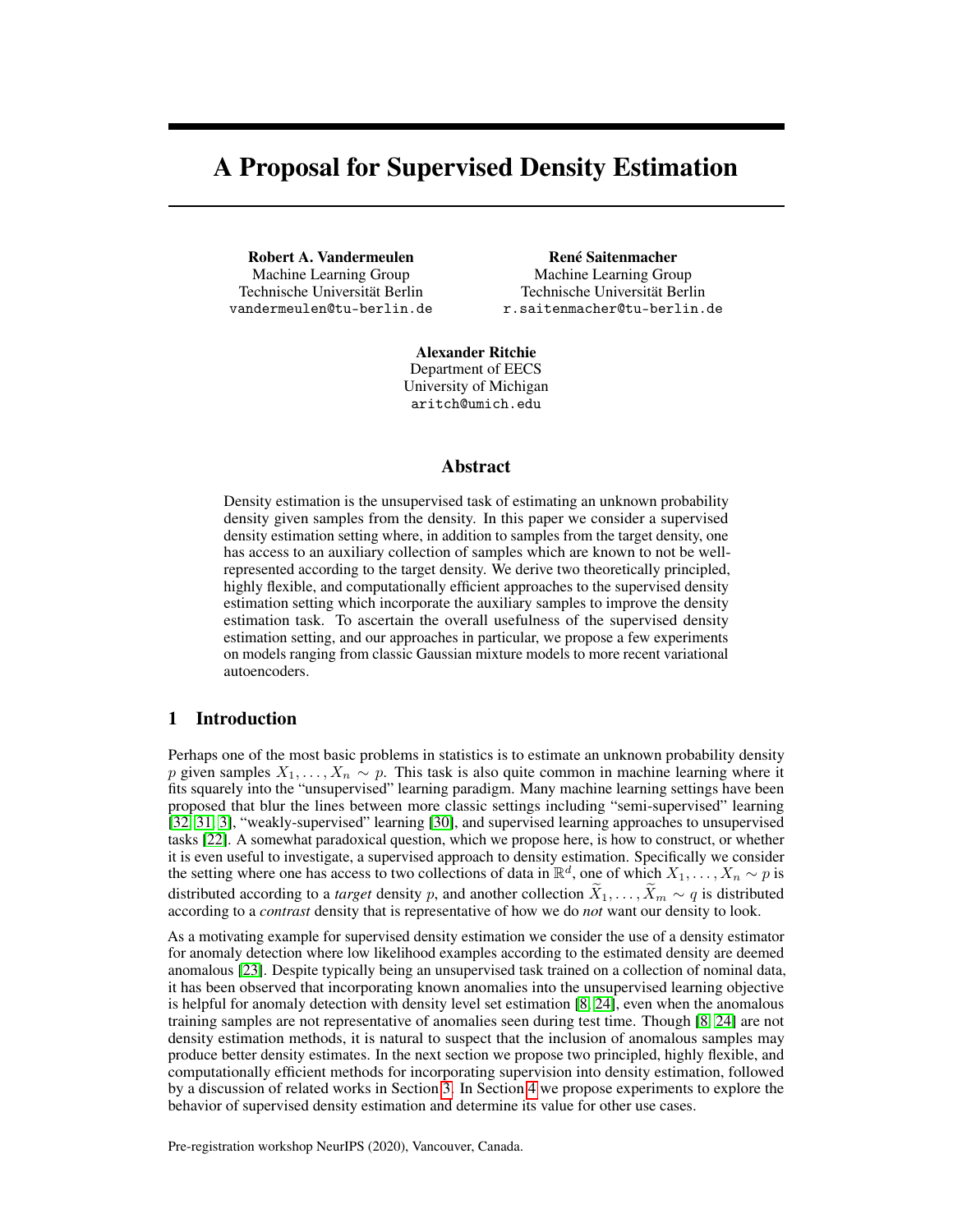## 2 Proposed Losses

In this section we propose two methods for adding supervision to a density estimation objective. For a class of distributions  $\mathcal F$  we denote the general density estimation problem as arg min $_{\widehat{p}\in\mathcal F}R(\widehat{p})$ , a class of distributions F we denote the general density estimation problem as  $\arg \min_{\widehat{p} \in \mathcal{F}} R(\widehat{p})$ , where R is some objective function utilizing the samples  $X_1, \ldots, X_n \sim p$ . For maximum likelihood estimation, for example, we have that  $R(f) = \frac{1}{n} \sum_{i=1}^{n} -\log(f(X_i))$ . For the supervised density estimation setting we propose an objective of the form

<span id="page-1-3"></span><span id="page-1-0"></span>
$$
\arg\min_{\widehat{p}\in\mathcal{F}} R(\widehat{p}) + \lambda V(\widehat{p})\tag{1}
$$

where  $\lambda > 0$  and V is a term which penalizes  $\hat{p}$  in some way so as to incorporate supervision into the objective utilizing samples from a contrast distribution. To help motivate the proposed penalty terms we will derive population versions which utilize the exact contrast density  $q$  followed by finite sample versions which use the contrast samples  $X_1, \ldots, X_m \sim q$ .

## 2.1 Coding Theory Objective

For our first objective we consider  $\hat{p}$  from a coding theory perspective. We would like to enforce that using a coding scheme optimized for  $\hat{p}$  produces a coding scheme that is more optimal for coding p than for coding q. This notion can be encapsulated in the following objective, where  $\varepsilon > 0$ ,

$$
\arg\min_{\widehat{p}\in\mathcal{F}} R\left(\widehat{p}\right) \text{ such that } D_{KL}\left(q\|\widehat{p}\right) - D_{KL}\left(p\|\widehat{p}\right) \ge \varepsilon. \tag{2}
$$

The inequality constraint in [\(2\)](#page-1-0) is equivalent to

$$
\int q(x) (\log q(x) - \log \widehat{p}(x)) dx - \int p(x) (\log p(x) - \log \widehat{p}(x)) dx \ge \varepsilon.
$$

Incorporating the constant terms into  $\varepsilon'$  and multiplying by  $-1$  we get that this is equivalent to

<span id="page-1-2"></span><span id="page-1-1"></span>
$$
\int q(x) \log \widehat{p}(x) dx - \int p(x) \log \widehat{p}(x) dx \le -\varepsilon'.
$$
 (3)

The left hand side of  $(3)$  is not bounded from below, however in [\[11\]](#page-6-4) it was suggested to use clipping to resolve this, yielding our first supervised form

$$
\widehat{V}_{base}(f) = \frac{1}{n} \sum_{i=1}^{n} \max\left\{0, D + \log \widehat{p}\left(\widetilde{X}_{i}\right) - \log \widehat{p}(X_{i})\right\}
$$
(4)

where D is the number of pixels for image data and we will let  $d = D$  for non-image data. We will use [\(4\)](#page-1-2) as a baseline loss. Our approach is to instead use the Lagrangian form of [\(2\)](#page-1-0), yielding an unconstrained optimization problem in the form of [\(1\)](#page-1-3). We write an equivalent constraint to [\(3\)](#page-1-1) as

<span id="page-1-4"></span>
$$
\exp\left\{\int q(x)\log \widehat{p}(x)dx - \int p(x)\log \widehat{p}(x)dx\right\} \le \delta,
$$

for  $\delta = \exp(-\varepsilon')$ . Because the left hand side of the previous inequality is positive we can restate the original objective [\(2\)](#page-1-0) in its Lagrangian form

$$
\arg\min_{\widehat{p}\in\mathcal{F}} R(\widehat{p}) + \lambda \exp\left\{ \int q(x) \log \widehat{p}(x) dx - \int p(x) \log \widehat{p}(x) dx \right\}
$$
(5)

where  $\lambda > 0$ . Rewriting the right term in the last line in terms of expectations we have

<span id="page-1-5"></span>
$$
\exp\left\{\mathbb{E}_{\widetilde{X}\sim q}[\log \widehat{p}(\widetilde{X})] - \mathbb{E}_{X\sim p}[\log \widehat{p}(X)]\right\}
$$

which gives us our next supervised term

$$
\widehat{V}_{code}(f) = \exp\left\{\frac{1}{m}\sum_{i=1}^{m}\log\widehat{p}(\widetilde{X}_i) - \frac{1}{n}\sum_{j=1}^{n}\log\widehat{p}(X_j)\right\}.
$$
\n(6)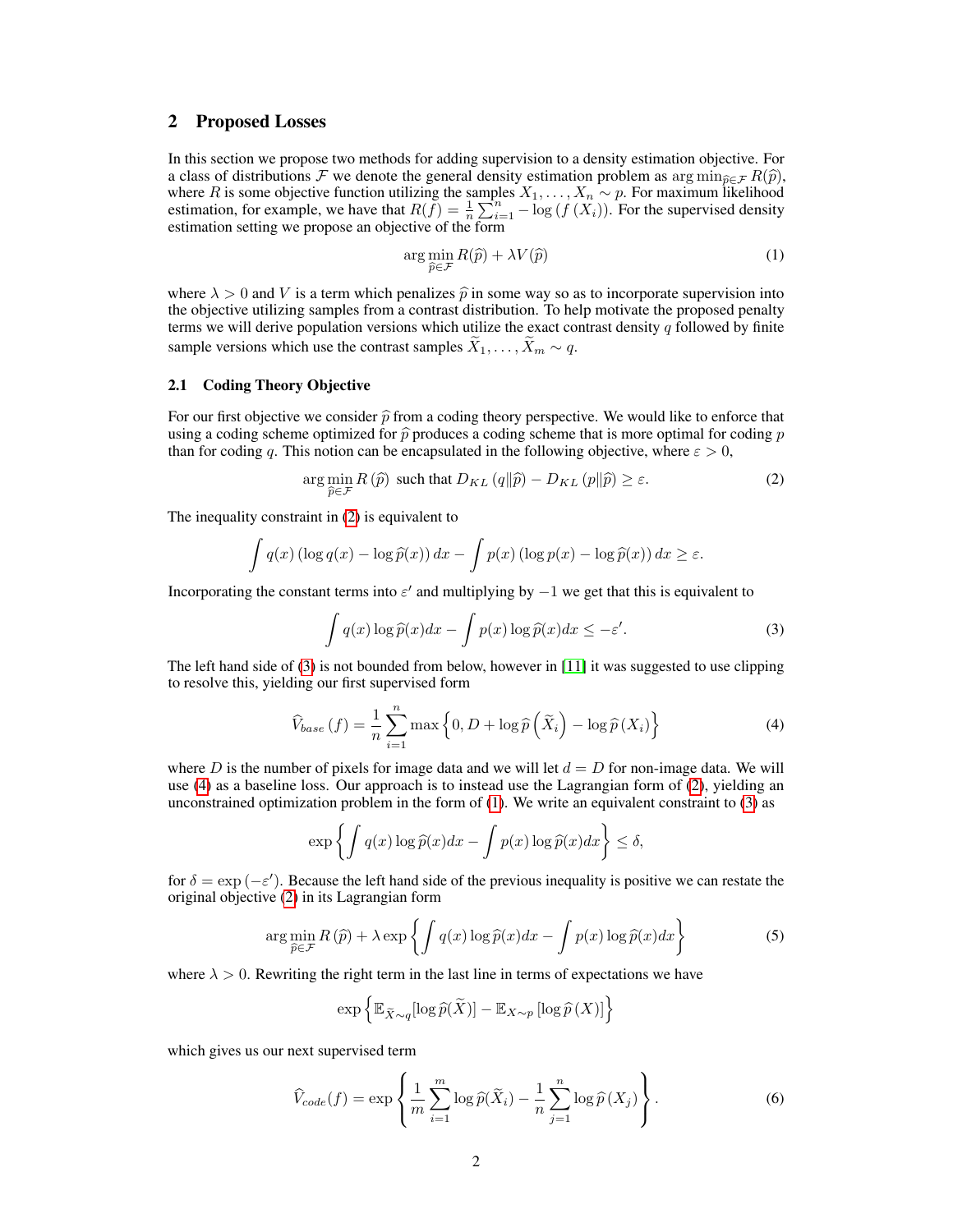We will now find an upper bound for the right term in  $(5)$  that has the form of a sample mean thereby making it amenable to stochastic gradient descent (SGD) optimization for use with deep methods. We have that

$$
\exp\left\{\int q(x)\log \widehat{p}(x)dx - \int p(x)\log \widehat{p}(x)dx\right\}\n= \exp\left\{\int q(x)\log \widehat{p}(x)dx\right\} \exp\left\{-\int p(x)\log \widehat{p}(x)dx\right\}\n= \exp\left\{\mathbb{E}_{\widetilde{X}\sim q}[\log \widehat{p}(\widetilde{X})]\right\} \exp\left\{\mathbb{E}_{X\sim p}[-\log \widehat{p}(X)]\right\}\n\leq \mathbb{E}_{\widetilde{X}\sim q}[\exp\{\log \widehat{p}(\widetilde{X})\}]\mathbb{E}_{X\sim p}[\exp\{-\log \widehat{p}(X)\}]\n= \mathbb{E}_{\widetilde{X}\sim q}\left[\widehat{p}(\widetilde{X})\right]\mathbb{E}_{X\sim p}\left[(\widehat{p}(X))^{-1}\right] = \mathbb{E}_{(X,\widetilde{X})\sim p\times q}\left[\widehat{p}(\widetilde{X})/\widehat{p}(X)\right]
$$
\n(8)

where [\(7\)](#page-2-0) follows from Jensen's Inequality and the fact that the two factors are non-negative and [\(8\)](#page-2-1) follows from statistical independence. If  $m = n$  then we have the following finite sample version of the last expression which can be used in SGD, with a small  $\eta > 0$  included for stability:

<span id="page-2-3"></span><span id="page-2-1"></span><span id="page-2-0"></span>
$$
\widehat{V}_{codeSGD}(\widehat{p}) = \sum_{i=1}^{n} \frac{\widehat{p}(\widetilde{X}_i)}{\widehat{p}(X_i) + \eta}.
$$
\n(9)

### 2.2 Classification Loss

The following loss encourages our density estimate  $\hat{p}$  to be such that there exists a classifier that can easily differentiate between samples from  $\hat{p}$  and q. For densities f and g let  $\beta(f, g)$  be the Bayes risk for the classification problem of differentiating between  $f$  and  $g$  with prior class probabilities  $1/2$ . The following is the optimization problem we would like to solve

$$
\arg\min_{\widehat{p}\in\mathcal{F}} R\left(\widehat{p}\right) + \lambda\beta\left(\widehat{p},q\right). \tag{10}
$$

From [\[21\]](#page-6-5) (see (8) in their work) we have that  $\beta(f,g) \leq \frac{1}{2} \int \sqrt{f(x)} \sqrt{g(x)} dx$ . Note for  $x = t$  we have that the tangent line at  $(x, y = \sqrt{x})$  is given by  $y -$ √  $\overline{t} = \frac{1}{2} t^{-1/2} (x - t)$ . Since the square root function is concave we have for all  $t > 0$  and  $x \ge 0$  that  $\sqrt{x} \le \frac{1}{2} (x/\sqrt{t} + \sqrt{t})$ . Now we have the following, where  $\gamma$  is some density that is positive on the support of  $\hat{p}$  which is used to get a Monte Carlo estimate of  $\int \sqrt{\hat{p}(x)}dx$ 

$$
\beta(f,g) \leq \frac{1}{2} \int \sqrt{\hat{p}(x)} \sqrt{q(x)} dx \leq \frac{1}{2} \min_{t>0} \int \sqrt{\hat{p}(x)} \frac{1}{2} (q(x)/\sqrt{t} + \sqrt{t})
$$
  
\n
$$
= \frac{1}{4} \left( \min_{t>0} \int \sqrt{\hat{p}(x)} (q(x)/\sqrt{t}) dx + \int_{\{x|\gamma(x)>0\}} \frac{\gamma(x)}{\gamma(x)} \sqrt{\hat{p}(x)} \sqrt{t} dx \right)
$$
  
\n
$$
= \frac{1}{4} \left( \min_{t>0} \frac{1}{\sqrt{t}} \underbrace{\mathbb{E}_{\tilde{X}\sim q} \left[ \sqrt{\hat{p}(\tilde{X})} \right]}_{:=E_1} + \sqrt{t} \underbrace{\mathbb{E}_{U\sim\gamma} \left[ \gamma(U)^{-1} \sqrt{\hat{p}(U)} \right]}_{:=E_2} \right) =: \min_{t>0} h(t). \quad (11)
$$

Setting the derivative of  $h(t)$  equal to zero, we obtain the minimizing  $t > 0$ 

$$
h'(t) = \frac{1}{4} \left( -\frac{1}{2} \frac{1}{\sqrt{t^3}} E_1 + \frac{1}{2} \frac{1}{\sqrt{t}} E_2 \right) = \frac{1}{8\sqrt{t^3}} \left( tE_2 - E_1 \right) = 0 \implies t^* = \frac{E_1}{E_2}.
$$

Observe that  $t^* > 0$  as both expectations are positive. Thus, the value at the minimum is given by

<span id="page-2-2"></span>
$$
h(t^*) = \frac{1}{4} \left( \sqrt{\frac{E_2}{E_1}} E_1 + \sqrt{\frac{E_1}{E_2}} E_2 \right)
$$
  
= 
$$
\frac{2}{4} \sqrt{E_1 E_2} = \frac{1}{2} \sqrt{\mathbb{E}_{(U,\widetilde{X}) \sim \gamma \times q} \left[ \gamma(U)^{-1} \sqrt{\widehat{p}(U)} \sqrt{\widehat{p}(\widetilde{X})} \right]}
$$
(12)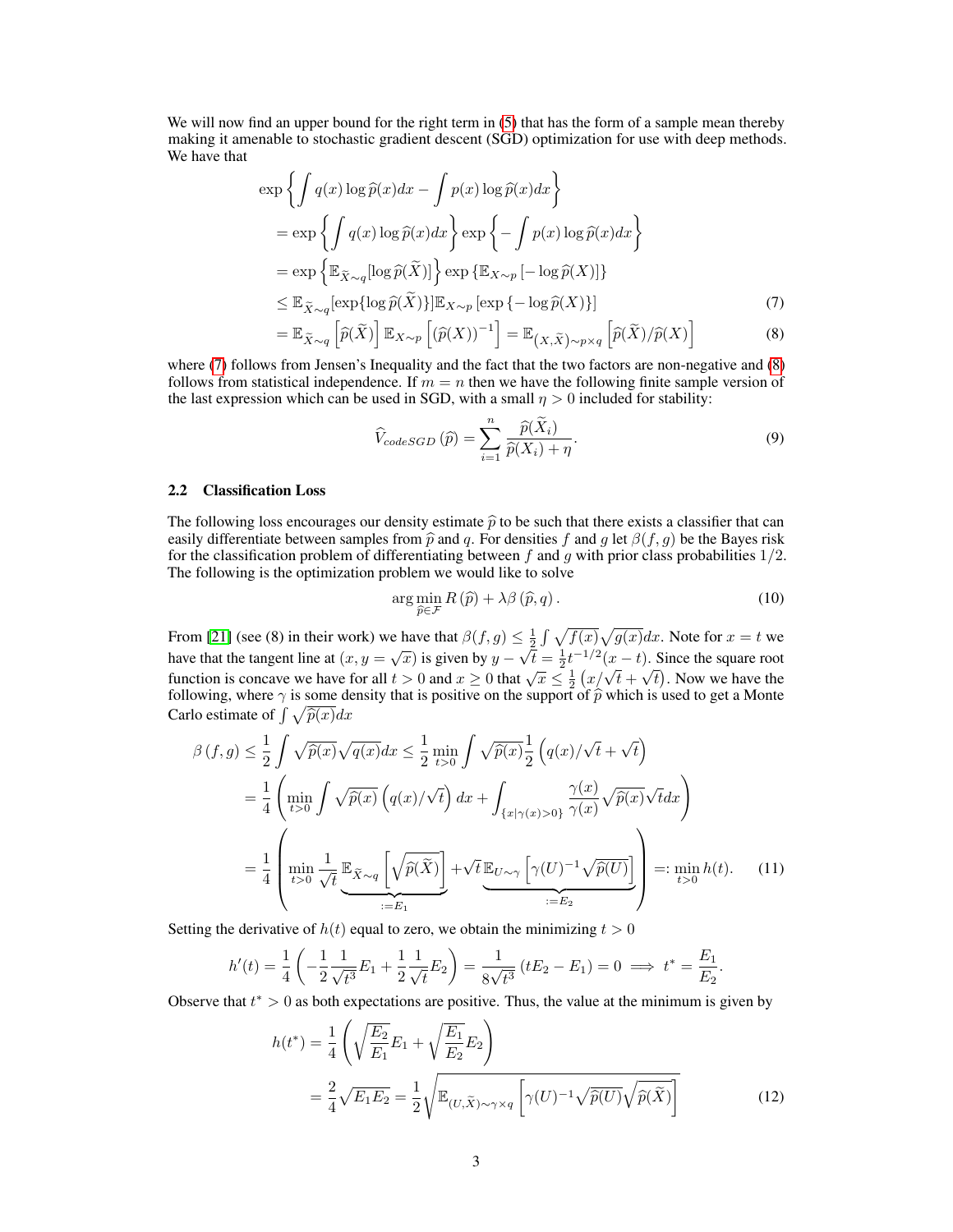where [\(12\)](#page-2-2) follows from statistical independence. For  $U_1, \ldots, U_m \stackrel{iid}{\sim} \gamma$  we get the following finite sample version of [\(12\)](#page-2-2) which is our last supervised term

<span id="page-3-2"></span>
$$
\widehat{V}_{class}(\widehat{p}, q) = \frac{1}{2} \sqrt{\frac{1}{m} \sum_{i=1}^{m} \frac{\sqrt{\widehat{p}(U_i)\widehat{p}(\widetilde{X}_i)}}{\gamma(U_i)}}.
$$
\n(13)

To make this amenable to SGD we will simply square it, which is a strictly monotonic mapping since [\(13\)](#page-3-2) is always nonnegative

<span id="page-3-3"></span>
$$
\widehat{V}_{classSGD}(\widehat{p}, q) = \frac{1}{4m} \sum_{i=1}^{m} \frac{\sqrt{\widehat{p}(U_i)\widehat{p}(\widetilde{X}_i)}}{\gamma(U_i)}.
$$
\n(14)

# <span id="page-3-0"></span>3 Related Work

The loss in [\(4\)](#page-1-2) was introduced in [\[11\]](#page-6-4) as a way to improve anomaly detection utilizing language and neural autoregressive models. In that paper they propose samples from large, easily available datasets to be used as anomalies during training, a technique they term *outlier exposure*. Works like [\[13\]](#page-6-6) attempt to unify density estimators with positive and negative examples but do not yield a single density estimator incorporating both classes of samples. The following are a few settings and techniques which appear similar to our setting, but are in fact different.

Ranking losses (e.g., contrastive loss [\[5\]](#page-5-1), triplet loss [\[4\]](#page-5-2), or angular loss [\[28\]](#page-7-3)) are used in metric learning to encourage (dis)similarity among data pairs or triplets in the learned metric. While not directly utilizable for generative models, these losses bear some similarity to the setting we consider in this paper. In particular, training with ranking losses encourages learned representations of similar examples to be close according to some metric (generally, Euclidean), and the opposite for dissimilar examples. In contrast, our proposed losses do not penalize representations directly, but rather the associated likelihoods or Bayes risk. In this sense, our proposed losses can be considered a generalization of ranking losses where (dis)similarity is encouraged with respect to likelihood or Bayes risk, rather than a metric.

Learning from Positive and Unlabeled Examples (LPUE) [\[16,](#page-6-7) [15,](#page-6-8) [1\]](#page-5-3) addresses the setting where the learner has access to labeled data from a single positive class distributed according to  $p$  and a collection of unlabeled data which contains examples from both the positive class and some other class distributed according to q, with q not necessarily unlike  $p$ . Both the dataset assumptions and the learning objective (identifying q or samples coming from q) are unlike the supervised density estimation setting we present.

In Noise Contrastive Estimation (NCE) [\[10,](#page-6-9) [20\]](#page-6-10) one chooses a tractable noise distribution f. An unnormalized density model can then be obtained by training a classifier that discriminates between training data  $X_1, \ldots, X_n$  and samples  $Y_1, \ldots, Y_m \sim f$ . That is, the noise distribution f is a known, auxiliary distribution whose primary purpose is to enable fitting of a model and is not necessarily unlike  $p$ . NCE is not meant to improve learning, as in our case, by providing additional negative information during model training. In addition, our approach does not require knowing the contrast distribution  $q$ .

Negative Sampling [\[19\]](#page-6-11) was proposed in the context of natural language processing as an adaptation of NCE that only needs samples from the noise distribution  $f$ , but does not require evaluating it. Like NCE it learns an unnormalized density model by training a classifier to discriminate between training data and samples from the noise distribution. However, it modifies the learning objective of NCE, regarding  $f$  as a constant. While Negative Sampling has been reported to work well in practice, this "hack" means that it loses the asymptotic consistency guarantees of NCE.

## <span id="page-3-1"></span>4 Experiments

Here we propose experiments to determine the usefulness and analyze the behavior of a supervised approach to density estimation. For all of our experiments we will include results for the unsupervised baseline  $\lambda = 0$ , the supervised baseline [\(4\)](#page-1-2), and our proposed penalty terms [\(6\)](#page-1-5) or [\(9\)](#page-2-3) and [\(13\)](#page-3-2) or [\(14\)](#page-3-3), depending on the need to use SGD. As before  $\overline{X}_1, \ldots, \overline{X}_n$  are samples from our target distribution p and  $\widetilde{X}_1, \ldots, \widetilde{X}_m$  are samples coming from a contrast distribution q. We will let  $\gamma$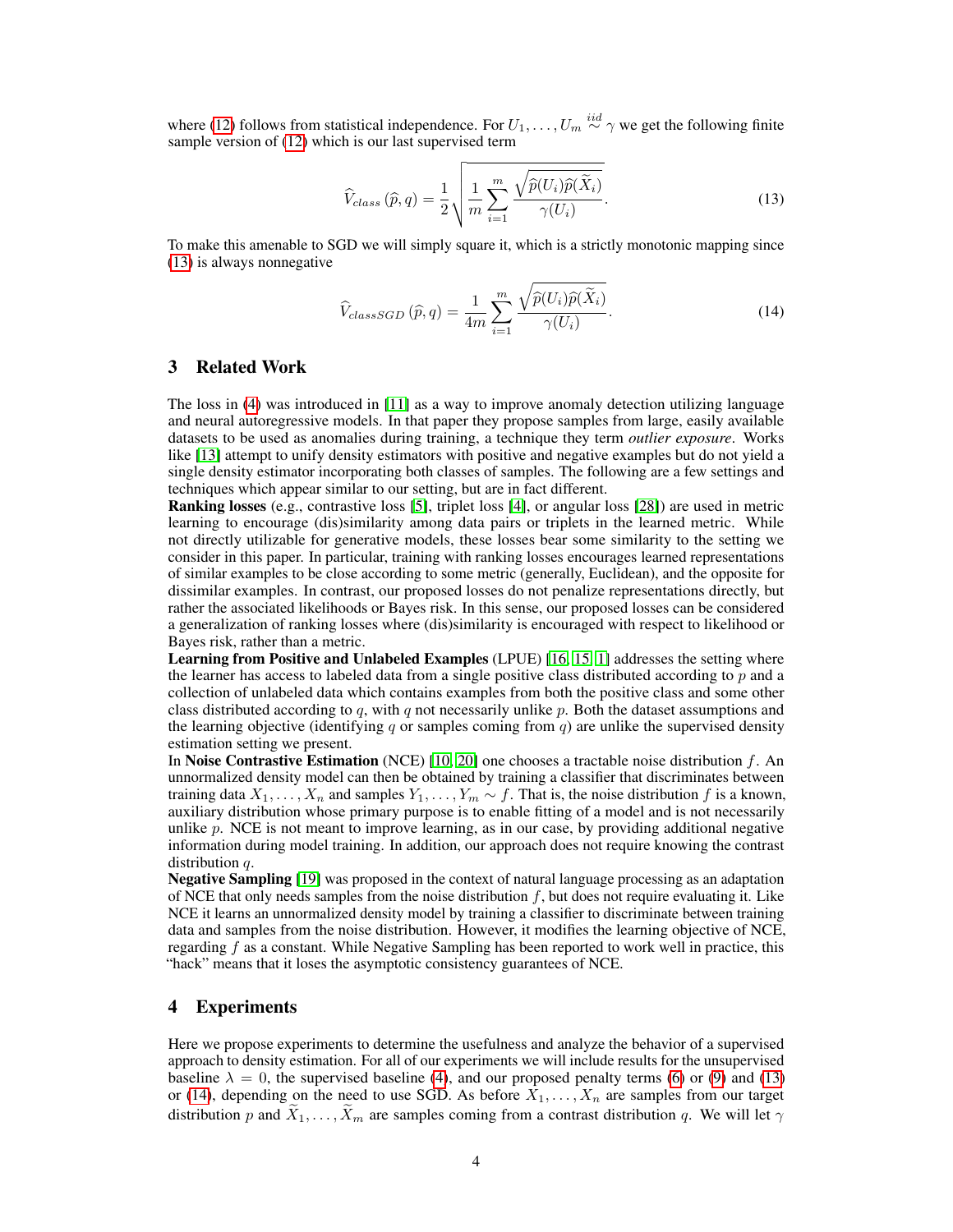from the classification loss be a multivariate t-distribution with 3 degrees of freedom with mean and covariance set to match the mean and covariance of the target samples for the low-dimensional experiments. To avoid estimating a high dimensional covariance matrix for the image dataset we will set the covariance to be the identity times the variance of a randomly selected entry of 100 randomly selected image samples. For all the experiments we will include results for 10 values of  $\lambda$  over a logarithmic scale from  $\lambda = 0$  to a  $\lambda$  which demonstrates the limiting behavior as  $\lambda \to \infty$ . We leave a bit of flexibility in our experiments and will select the maximum value of  $\lambda$  by hand since we do not yet know the appropriate scale for  $\lambda$ .

### <span id="page-4-1"></span>4.1 Models

To allow for a comprehensive evaluation of our approach we will perform experiments with a variety of density estimation methods which we briefly list here.

Variational Autoencoder (VAE): We will use the "plain VAE" architecture described in Section 4 and Table 1 of [\[14\]](#page-6-12) which is a standard convolutional VAE architecture with a 4-layer encoder and 5-layer decoder, accepting inputs of size  $3 \times 64 \times 64$ . We will optimize this model via SGD on the ELBO loss (R in our formulation) as given in Equation (2)-(4) of [\[14\]](#page-6-12). Following [14] we will use the RMSProp optimizer, a learning rate of 0.0003, a batch size of 64 and train until convergence. Since we are not sure how our loss terms affect optimization behavior we may adapt these parameters somewhat for our experiments. Note that the penalty term introduced by our SGD coding theory loss [\(9\)](#page-2-3) relies on a probability ratio which might not be well preserved when one considers instead the ratio of ELBOs of the two probabilities. For this reason, we will resort to multi-sample Monte Carlo methods to obtain a better approximation for this penalty term [\[2\]](#page-5-4).

Kernel Density Estimator (KDE): We consider the space of weighted KDEs with kernel centers coming from the target dataset using a Gaussian kernel, i.e. the space

$$
\left\{\sum_{i=1}^n w_i k(X_i-\cdot) \mid \sum_{i=1}^n w_i = 1 \text{ and } w_i \ge 0 \forall i\right\}.
$$

For our R term we use the following objective mentioned in [\[12,](#page-6-13) [27\]](#page-7-4),  $R(f)$  =  $\frac{1}{n}\sum_{i=1}^n ||f - k(X_i - \cdot)||_2^2$  whose minimizer is the standard KDE. The bandwidth parameter, which is also used in  $R$ , will be chosen via maximum likelihood leave one out cross validation (more details on this are included in Section [4.2\)](#page-4-0). We will optimize the weighting vector  $w$  using projected gradient descent on the supervised objective.

Gaussian Mixture Model (GMM): Models will be optimized using expectation maximization with the V term included in the maximization step. The maximization step will be performed using gradient descent. The number of components will be selected using the standard approach of minimizing the Bayesian Information Criterion,  $k \log n - 2\ell$ , where k is the number of parameters of a model under consideration, n the number of samples available for fitting, and  $\ell$  is the log-likelihood of the model under consideration [\[25\]](#page-6-14).

#### <span id="page-4-0"></span>4.2 Experimental Scenarios

Correcting Blurry Images in VAEs: It has often been noted in the literature that VAE models tend to produce less visually appealing samples compared to other types of deep generative models such as GANs or autoregressive models. In particular, samples from VAEs often appear blurry. Explanations and approaches to solve this issue have primarily focused on model architecture and expressiveness [\[29,](#page-7-5) [18,](#page-6-15) [26,](#page-7-6) [6,](#page-5-5) [9\]](#page-6-16) as well as the similarity metric used in image space [\[14,](#page-6-12) [7\]](#page-6-17). We investigate whether the undesirable generation of blurry images from VAEs can be corrected through supervised density estimation. For this, we train a VAE on the Celeb-A dataset [\[17\]](#page-6-18) downsampled to  $64 \times 64$  (the target distribution). As contrast dataset we will use  $\widetilde{X}_1, \ldots, \widetilde{X}_m$  comprising training samples to which randomized amounts of Gaussian blur have been applied. We will choose the parameters of the blur kernel such that the contrast samples exhibit a visually similar amount of blur as samples from the unsupervised VAE baseline. We will include random samples from the blurry contrast distribution and the unsupervised VAE baseline for visual comparison. Randomly generated images for the various  $\lambda$  parameters will be presented.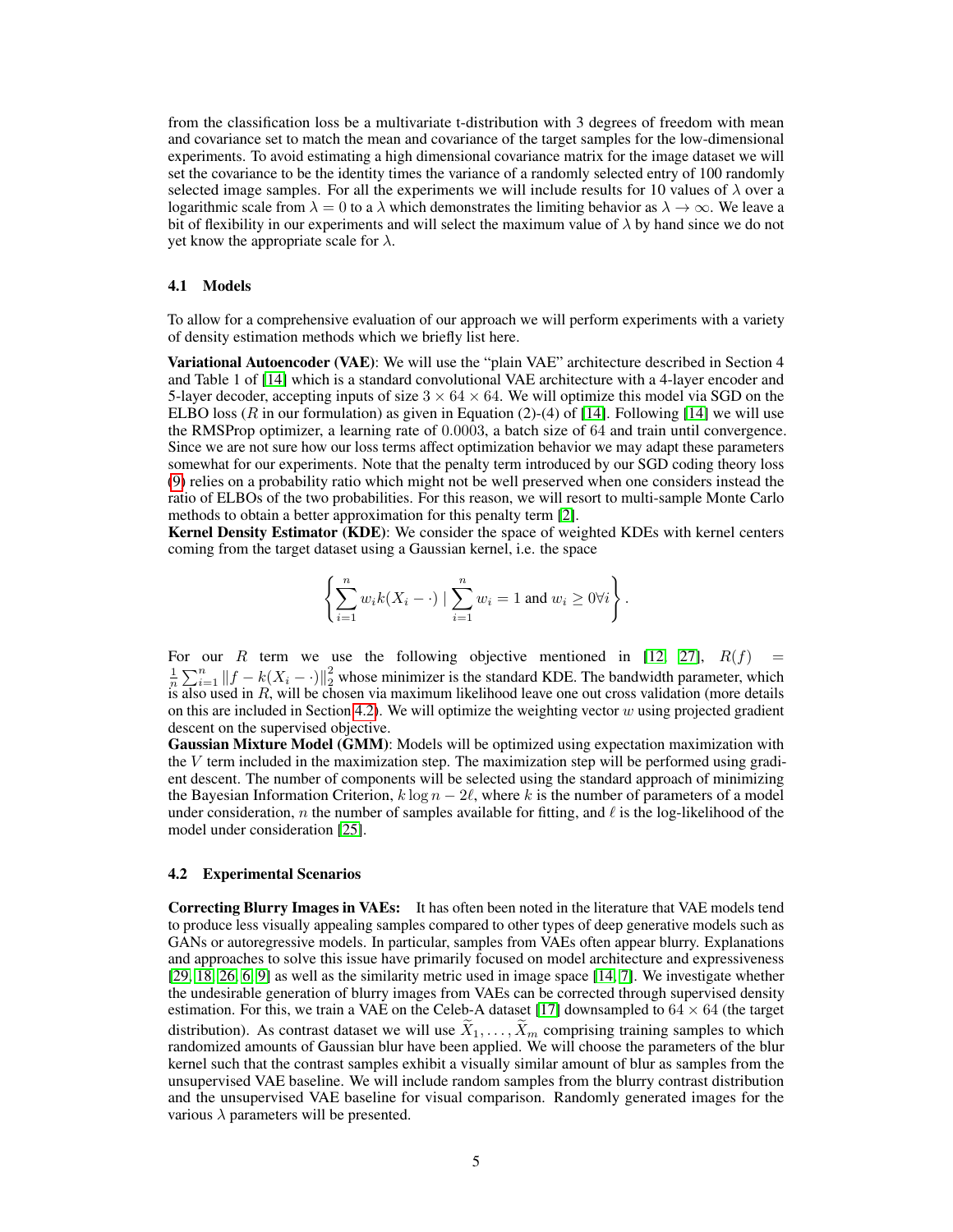General Exploration: Here we will explore the effect of supervised density estimation by constructing estimators for three simple, two-dimensional, classification datasets. For a classification dataset let  $X = X_1, \ldots, X_n \sim p_X$  and  $\mathcal{Y} = Y_1, \ldots, Y_n \sim p_Y$  be the training samples from the two classes. Both classes will be estimated in a supervised way using the same model class, either a KDE or GMM, thus yielding a pair of models  $\hat{p}_X$  and  $\hat{p}_Y$ . We will perform experiments using both KDEs and GMMs since their  $R$  losses are quite different and may yield appreciably different behaviors for the supervised density estimation setting. We now describe how we will construct the estimator  $\hat{p}_X$ , with  $\hat{p}_Y$  being constructed analogously. To perform hyperparameter selection for  $\hat{p}_X$  we first construct an estimator using the same model class,  $\hat{g}_X$ , using only X, so there is no supervised aspect and  $\hat{g}_X$  is just the vanilla KDE or GMM. The model hyperparameters for  $\hat{g}_X$ (bandwidth or component number) are selected using the respective criterion described in Section [4.1](#page-4-1) and will be used for the supervised density estimator  $\hat{p}_X$ . The estimator  $\hat{q}_X$  is only used for parameter selection so it is discarded. Using the previously selected model hyperparameters  $\hat{p}_X$  will be fit using  $\mathcal X$  as target samples and  $\mathcal Y$  as contrast examples. For the various values of  $\lambda$  we will report selected pseudocolor plots of the estimators to demonstrate the effect of the supervised terms as  $\lambda$  varies. Using the testing data we will additionally report Monte Carlo estimates of the KL-divergence and  $L^2$  distance between the supervised density estimators  $\hat{p}_X, \hat{p}_Y$  and their respective target densities  $p_X$  and  $p_Y$ . For model fitting we will use 100 samples for each class. We use three two-dimensional  $p_X$  and  $p_Y$ . For model fitting we will use 100 samples for each class. We use three two-dimensional datasets to investigate different amounts of overlap: two moons (no overlap), Banana (some overlap), and two two-dimensional Gaussian distributions  $\mathcal{N}(\mathbf{0}, I)$  and  $\mathcal{N}\left(\left[0, \frac{1}{2}\right], I\right)$  (significant overlap).

Enforcing Constraints Enforcing distributional constraints in a density estimator can be a difficult task. For the supervised density estimation setting one can simply provide examples of constraint violation through  $X_1, \ldots, X_m$  instead of analytically integrating the constraints into the model. For this experiment we will use the KDE and GMM with  $p$  being the two dimensional multivariate Gaussian  $\mathcal{N}(0, I)$  truncated to the unit ball (reject samples lying outside the unit ball) with  $n = 50$ and these samples also being used for hyperparameter selection. We set  $q$  to be the uniform distribution on  $[-2, 2] \times [-2, 2]$ , rejecting samples lying inside the unit ball, with  $m = 200$ . The model hyperparameters will be set using the same method as the "General Exploration" experiment using the target dataset. We will report the KL-Divergence and  $L^2$  distance between p. Selected heatmaps of  $\hat{p}$  will also be included.

## Acknowledgments and Disclosure of Funding

RV and RS acknowledge support by the Berlin Institute for the Foundations of Learning and Data (BIFOLD) sponsored by the German Federal Ministry of Education and Research (BMBF). RS was also supported by the EMPIR project MedalCare (ref. 18HLT07) co-funded by the European Union's Horizon 2020 research and innovation programme and the Participating States. AR was supported by departmental fellowship from University of Michigan EECS.

The authors also thank Lukas Ruff for helpful discussions relating to this work.

## References

- <span id="page-5-3"></span>[1] Gilles Blanchard, Gyemin Lee, and Clayton Scott. Semi-supervised novelty detection. *Journal of Machine Learning Research*, 11(99):2973–3009, 2010.
- <span id="page-5-4"></span>[2] Yuri Burda, Roger B. Grosse, and Ruslan Salakhutdinov. Density estimation using real nvp. In *International Conference on Learning Representations*, 2016.
- <span id="page-5-0"></span>[3] Olivier Chapelle, Bernhard Schlkopf, and Alexander Zien. *Semi-Supervised Learning*. The MIT Press, 1st edition, 2010.
- <span id="page-5-2"></span>[4] Gal Chechik, Varun Sharma, Uri Shalit, and Samy Bengio. Large scale online learning of image similarity through ranking. *Journal of Machine Learning Research*, 11(3), 2010.
- <span id="page-5-1"></span>[5] Sumit Chopra, Raia Hadsell, and Yann LeCun. Learning a similarity metric discriminatively, with application to face verification. In *2005 IEEE Computer Society Conference on Computer Vision and Pattern Recognition (CVPR'05)*, volume 1, pages 539–546. IEEE, 2005.
- <span id="page-5-5"></span>[6] Bin Dai and David Wipf. Diagnosing and enhancing vae models. *arXiv preprint arXiv:1903.05789*, 2019.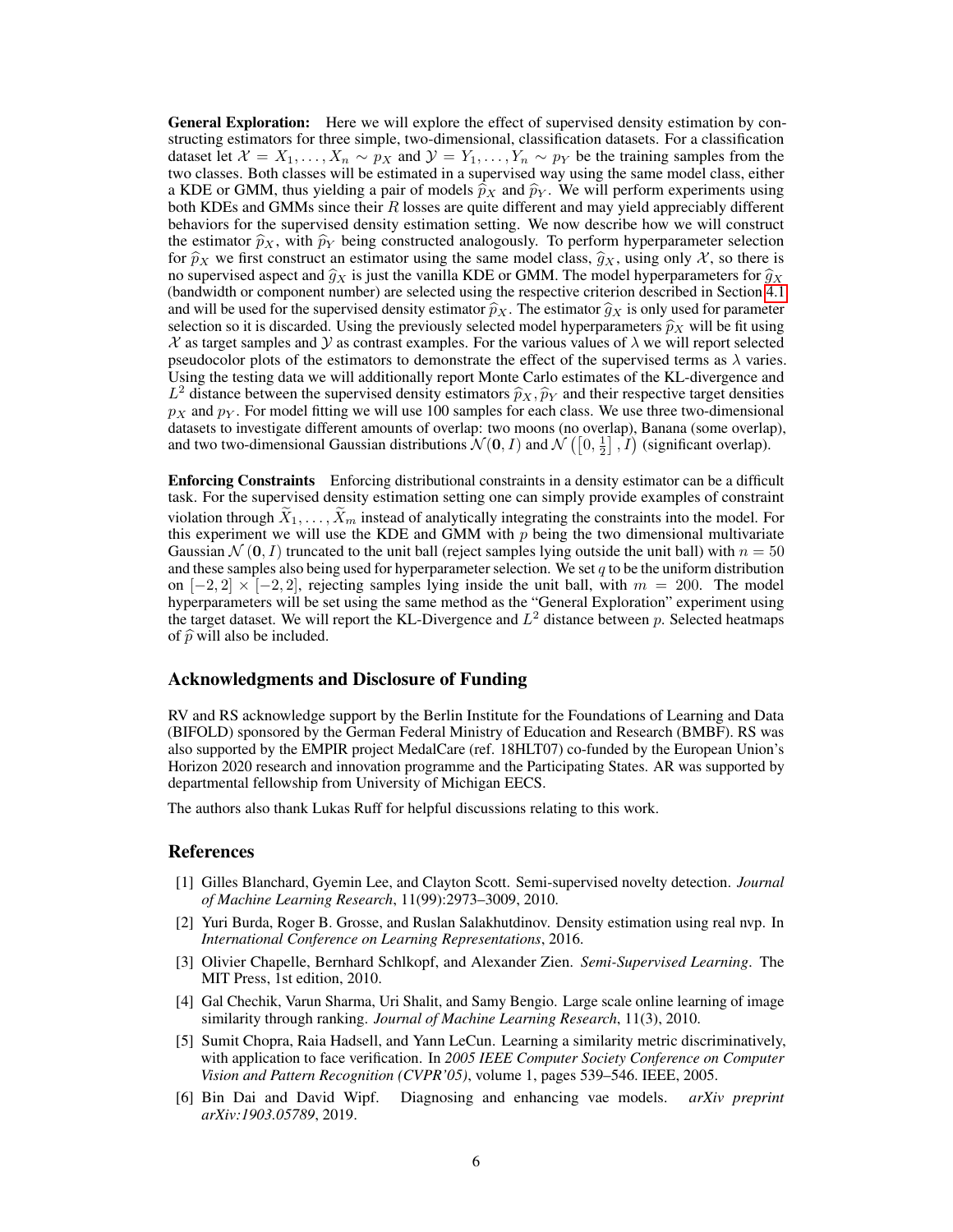- <span id="page-6-17"></span>[7] Alexey Dosovitskiy and Thomas Brox. Generating images with perceptual similarity metrics based on deep networks. In *Advances in neural information processing systems*, pages 658–666, 2016.
- <span id="page-6-2"></span>[8] Nico Görnitz, Marius Kloft, Konrad Rieck, and Ulf Brefeld. Toward supervised anomaly detection. *J. Artif. Int. Res.*, 46(1):235–262, January 2013.
- <span id="page-6-16"></span>[9] Ishaan Gulrajani, Kundan Kumar, Faruk Ahmed, Adrien Ali Taiga, Francesco Visin, David Vazquez, and Aaron Courville. Pixelvae: A latent variable model for natural images. In *International Conference on Learning Representations*, 2017.
- <span id="page-6-9"></span>[10] Michael Gutmann and Aapo Hyvärinen. Noise-contrastive estimation: A new estimation principle for unnormalized statistical models. In Yee Whye Teh and Mike Titterington, editors, *Proceedings of the Thirteenth International Conference on Artificial Intelligence and Statistics*, volume 9 of *Proceedings of Machine Learning Research*, pages 297–304, Chia Laguna Resort, Sardinia, Italy, 13–15 May 2010. JMLR Workshop and Conference Proceedings.
- <span id="page-6-4"></span>[11] Dan Hendrycks, Mantas Mazeika, and Thomas Dietterich. Deep anomaly detection with outlier exposure. In *International Conference on Learning Representations*, 2019.
- <span id="page-6-13"></span>[12] J. Kim and C. Scott. Robust kernel density estimation. *J. Machine Learning Res.*, 13:2529–2565, 2012.
- <span id="page-6-6"></span>[13] M. Kristan, D. Skočaj, and A. Leonardis. Online kernel density estimation for interactive learning. *Image and Vision Computing*, 28(7):1106 – 1116, 2010. Online pattern recognition and machine learning techniques for computer-vision: Theory and applications.
- <span id="page-6-12"></span>[14] Anders Boesen Lindbo Larsen, Søren Kaae Sønderby, Hugo Larochelle, and Ole Winther. Autoencoding beyond pixels using a learned similarity metric. In *International conference on machine learning*, pages 1558–1566. PMLR, 2016.
- <span id="page-6-8"></span>[15] Xiao-Li Li and Bing Liu. Learning from positive and unlabeled examples with different data distributions. In *European conference on machine learning*, pages 218–229. Springer, 2005.
- <span id="page-6-7"></span>[16] Bing Liu, Yang Dai, Xiaoli Li, Wee Sun Lee, and Philip S Yu. Building text classifiers using positive and unlabeled examples. In *Third IEEE International Conference on Data Mining*, pages 179–186. IEEE, 2003.
- <span id="page-6-18"></span>[17] Ziwei Liu, Ping Luo, Xiaogang Wang, and Xiaoou Tang. Deep learning face attributes in the wild. In *Proceedings of International Conference on Computer Vision (ICCV)*, December 2015.
- <span id="page-6-15"></span>[18] Lars Maaløe, Marco Fraccaro, Valentin Liévin, and Ole Winther. Biva: A very deep hierarchy of latent variables for generative modeling. In *Advances in neural information processing systems*, pages 6551–6562, 2019.
- <span id="page-6-11"></span>[19] Tomas Mikolov, Ilya Sutskever, Kai Chen, Greg Corrado, and Jeffrey Dean. Distributed representations of words and phrases and their compositionality. In *Proceedings of the 26th International Conference on Neural Information Processing Systems - Volume 2*, NIPS'13, page 3111–3119, Red Hook, NY, USA, 2013. Curran Associates Inc.
- <span id="page-6-10"></span>[20] Andriy Mnih and Yee Whye Teh. A fast and simple algorithm for training neural probabilistic language models. *arXiv preprint arXiv:1206.6426*, 2012.
- <span id="page-6-5"></span>[21] Kevin Moon and Alfred Hero. Multivariate f-divergence estimation with confidence. In Z. Ghahramani, M. Welling, C. Cortes, N. D. Lawrence, and K. Q. Weinberger, editors, *Advances in Neural Information Processing Systems 27*, pages 2420–2428. Curran Associates, Inc., 2014.
- <span id="page-6-0"></span>[22] A. Ritchie, C. Scott, L. Balzano, D. Kessler, and C. S. Sripada. Supervised principal component analysis via manifold optimization. In *2019 IEEE Data Science Workshop (DSW)*, pages 6–10, 2019.
- <span id="page-6-1"></span>[23] Lukas Ruff, Jacob R. Kauffmann, Robert A. Vandermeulen, Grégoire Montavon, Wojciech Samek, Marius Kloft, Thomas G. Dietterich, and Klaus-Robert Müller. A unifying review of deep and shallow anomaly detection, 2020.
- <span id="page-6-3"></span>[24] Lukas Ruff, Robert A. Vandermeulen, Nico Görnitz, Alexander Binder, Emmanuel Müller, Klaus-Robert Müller, and Marius Kloft. Deep semi-supervised anomaly detection. In *International Conference on Learning Representations*, 2020.
- <span id="page-6-14"></span>[25] Gideon Schwarz. Estimating the dimension of a model. *Ann. Statist.*, 6(2):461–464, 03 1978.